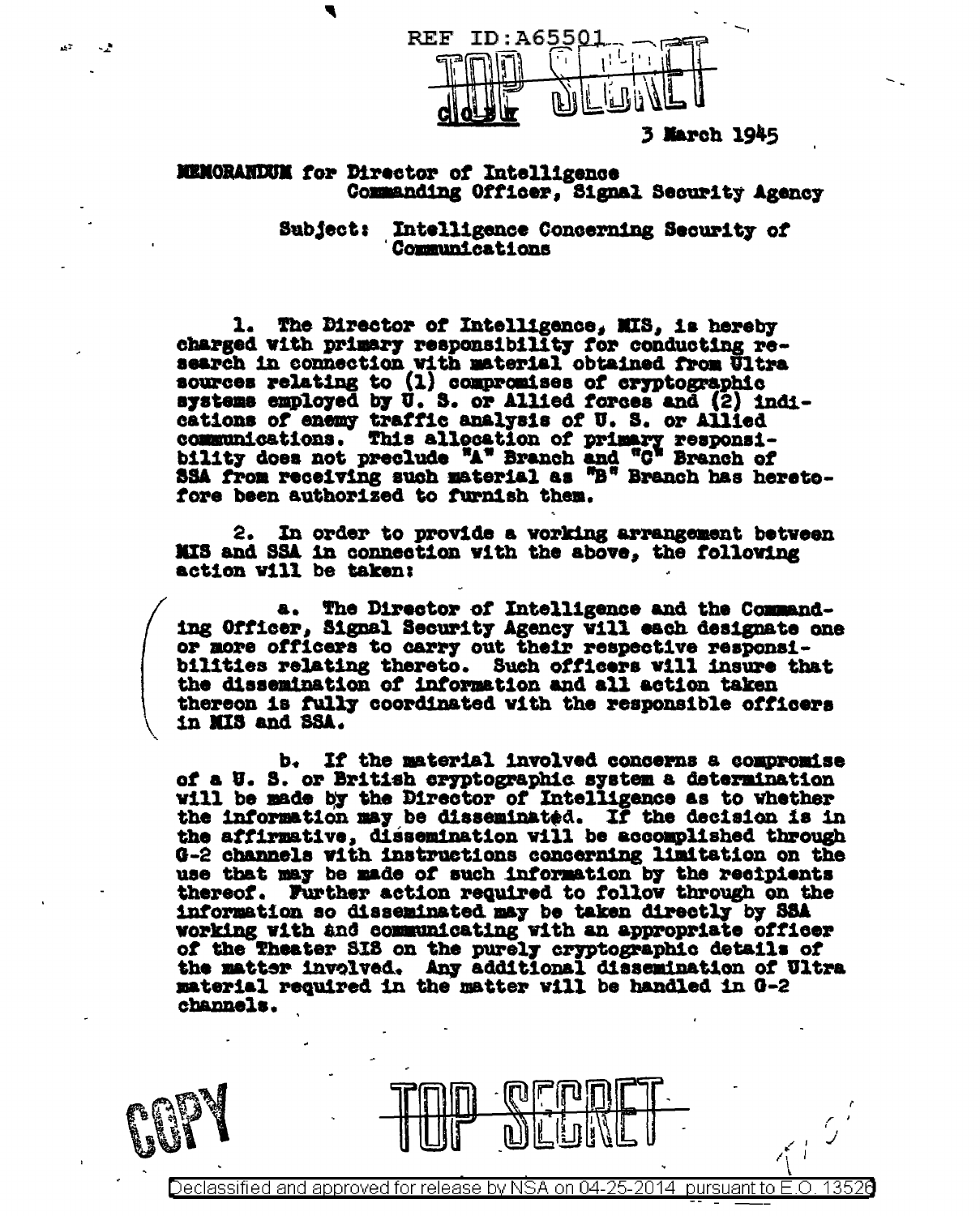If the material involved concerns an indication  $c_{\bullet}$ of enemy traffic analysis of U.S. or British communications the Director of Intelligence will determine whether the information may be disseminated. If the decision is in the affirmative dissemination will be accomplished through G-2 channels. Any action, involving agencies other than SSA or MIS, required to be taken by "A" Branch or "C" Branch of SSA on the basis of such information will be coordinated vith and cleared by the Director of Intelligence, MIS.

REF ID: 465

d. If the material involved concerns a compromise of cryptographic systems or enemy traffic analysis of the message traffic of other Government departments or other Allied nations, the Director of Intelligence vill determine whether the information may be disseminated. Any dissemination of such information will be made in G-2 channels.

3. Care will be exercised to insure that action taken based on material from Ultra sources conforms to the provisions of paragraph 9, AG letter 380.01 (8 Jul 44) 08-S-B. 10 July 1944, subject: Security Regulations for Special Intelligence.

> **GARTER W. CLARKE** Brigadier General, GSC Deputy Chief, MIS



بغدام برازر